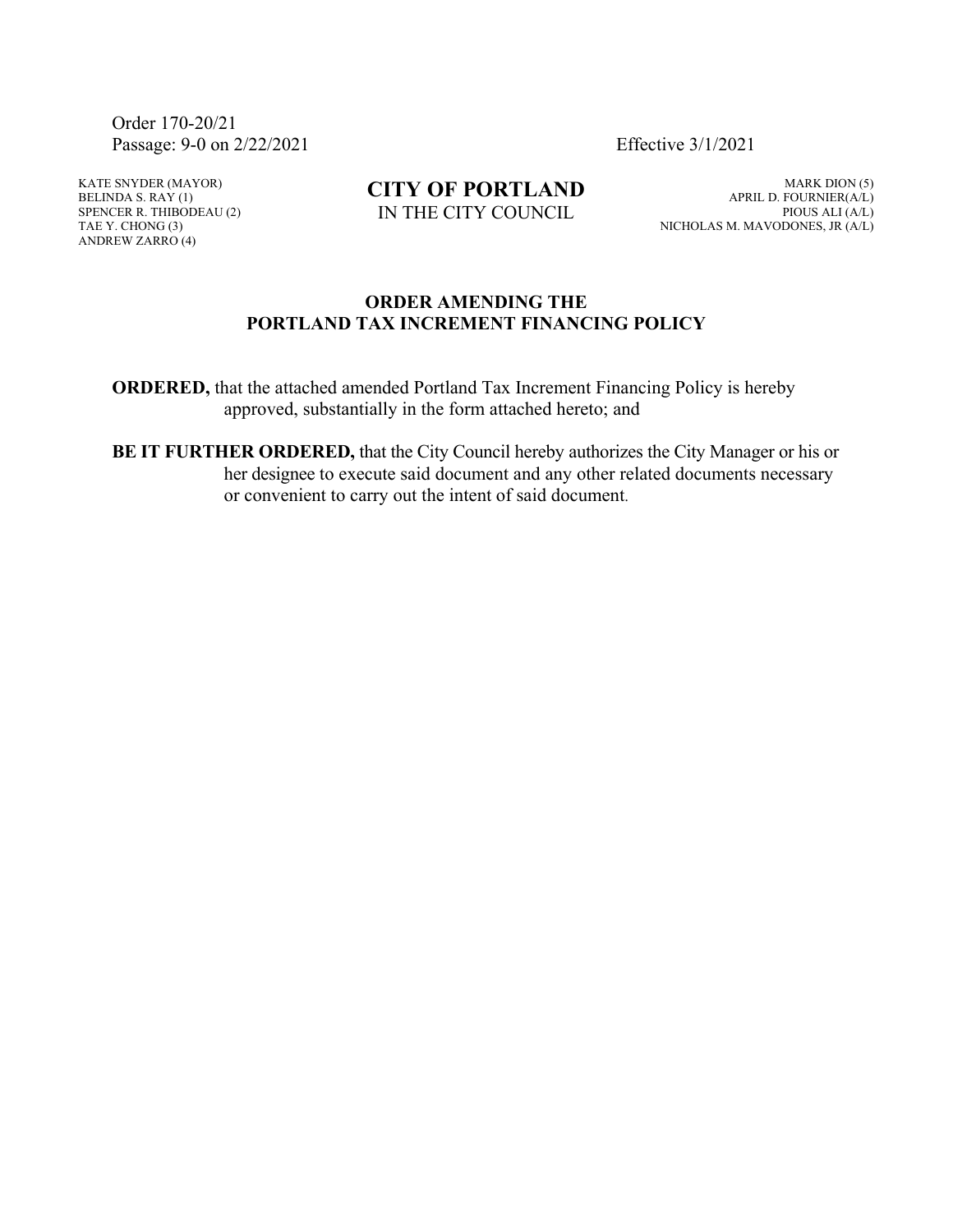# **PORTLAND TIF POLICY**

# **November 20, 2017 February 22, 2021**

# **I. INTRODUCTION**

Tax Increment Financing (TIF) is an economic development program authorized under state law to support municipal projects. The TIF program allows municipalities to provide financial assistance to local economic development projects and programs – from infrastructure, municipal economic development programs and staff, to business expansions - by using new property taxes that result from new commercial or residential investment associated with the corresponding increase in property value.

Portland TIF Policy supports investment in municipal economic development programs, infrastructure investment (which is generally through the establishment of area wide or neighborhood TIF districts) and individual project site specific TIF districts to support either infrastructure or individual private project financing needs.

The City is committed to invest in infrastructure located within the public rights-of-way that encourage economic development. Use of TIF investment to invest in infrastructure recognizes the savings which occurs through the TIF Program tax sheltering benefits.

"Infrastructure" is defined, but not limited to: traffic upgrades, public parking facilities, roadway improvements, lighting, sidewalks, water and sewer utilities, storm water management improvements and placing above ground overhead electric and telecommunications lines underground.

## **II. STATE TIF LIMITATION**

There are acreage and value caps limitations for municipalities to establish TIF along with term limits. Term limits include bonds which may be issued for a maximum of 20 years (anticipation notes for three years). TIF districts may be designated for a maximum of 30 years.

# **III. PURPOSE**

The primary purposes of the TIF Policy include:

- A. To support Portland Economic Development and Housing Plans and Policies;
- B. To stimulate expansion of the City's commercial and industrial tax base;
- C. To stimulate new affordable and market rate housing investment;
- D. To retain and create quality employment;
- E. To support Portland's Capital Improvement Plan; and,
- F. To establish standards upon which the City Council will authorize TIF.

Page 1 of 8TIF Policy Draft Proposed Changes 02.22.2021as passed by Portland City Council on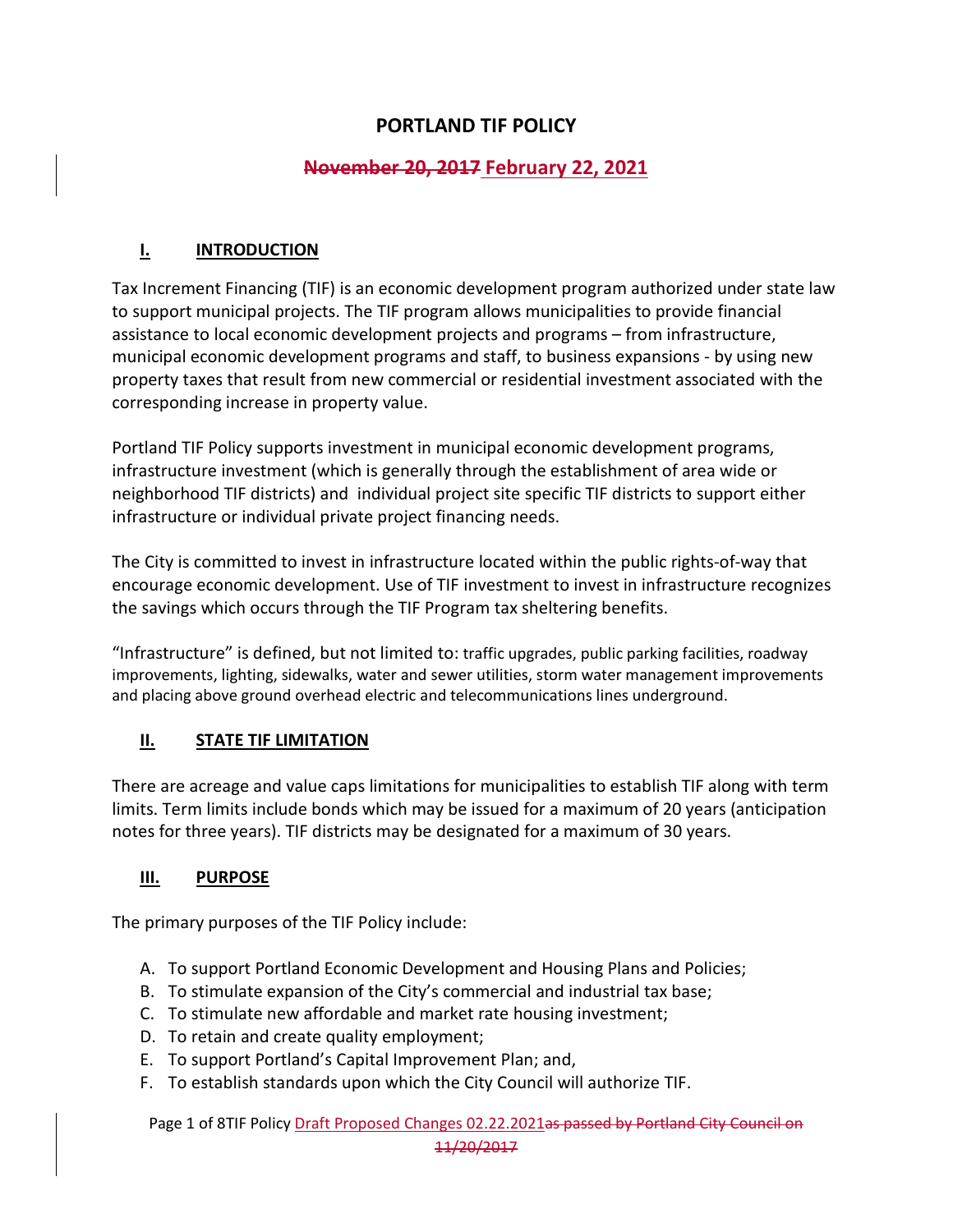# **IV. GENERAL PRINICPLES**

The three primary general principles for the City Council to establish TIF districts include:

## **A. Investment**

*Minimum Real Property Investment***.** A minimum of \$1 million in new taxable investment property value for commercial and industrial development and \$500,000 for affordable housing development is needed to qualify for a TIF. This is the minimum amount which makes practical sense to consider use of the TIF program due to the amount of new municipal property tax revenue generated from new private investment.

## **B. Jobs Associated with Commercial and Industrial Development**

Applicants for TIF participation will be required to provide a plan outlining the number and quality of jobs retained or created associated with each TIF district. While there is not a specific formula for the numbers of jobs associated with the amount of TIF financial assistance, the number and quality of the jobs will be taken into consideration for each TIF district. It is recognized that housing projects do not create many permanent jobs.

## **C. Maximize Tax Sheltering Benefits**

A municipality's total equalized assessed value is used to calculate General Purpose Aid to Education (subsidy), State Revenue Sharing (subsidy) and County taxes (expense). When a municipality's equalized assessed value increases, State Aid for Education decreases, municipal revenue sharing decreases, and the municipality pays a greater portion of County taxes. TIF allows municipalities to "shelter" new value resulting from private investment from the calculation of its State subsidies (education and revenue sharing) and County taxes. In other words, specific municipal shelter benefits, for the term of the TIF, include:

- **1)** No reduction in State aid for education,
- **2)** No reduction in municipal revenue sharing and
- **3)** No increase in County taxes.

Annually, the Council Committee with jurisdiction over housing and community development and City Council will evaluate available TIF district capacity related to State acreage and value limitations to determine whether existing TIF districts need amending and/or new TIF district establishment. Scheduled public infrastructure investments included in the City's Capital Improvement Plan will inform decisions about adjustments to existing TIF districts or establishment of new TIF districts.

Page 2 of 8TIF Policy Draft Proposed Changes 02.22.2021as passed by Portland City Council on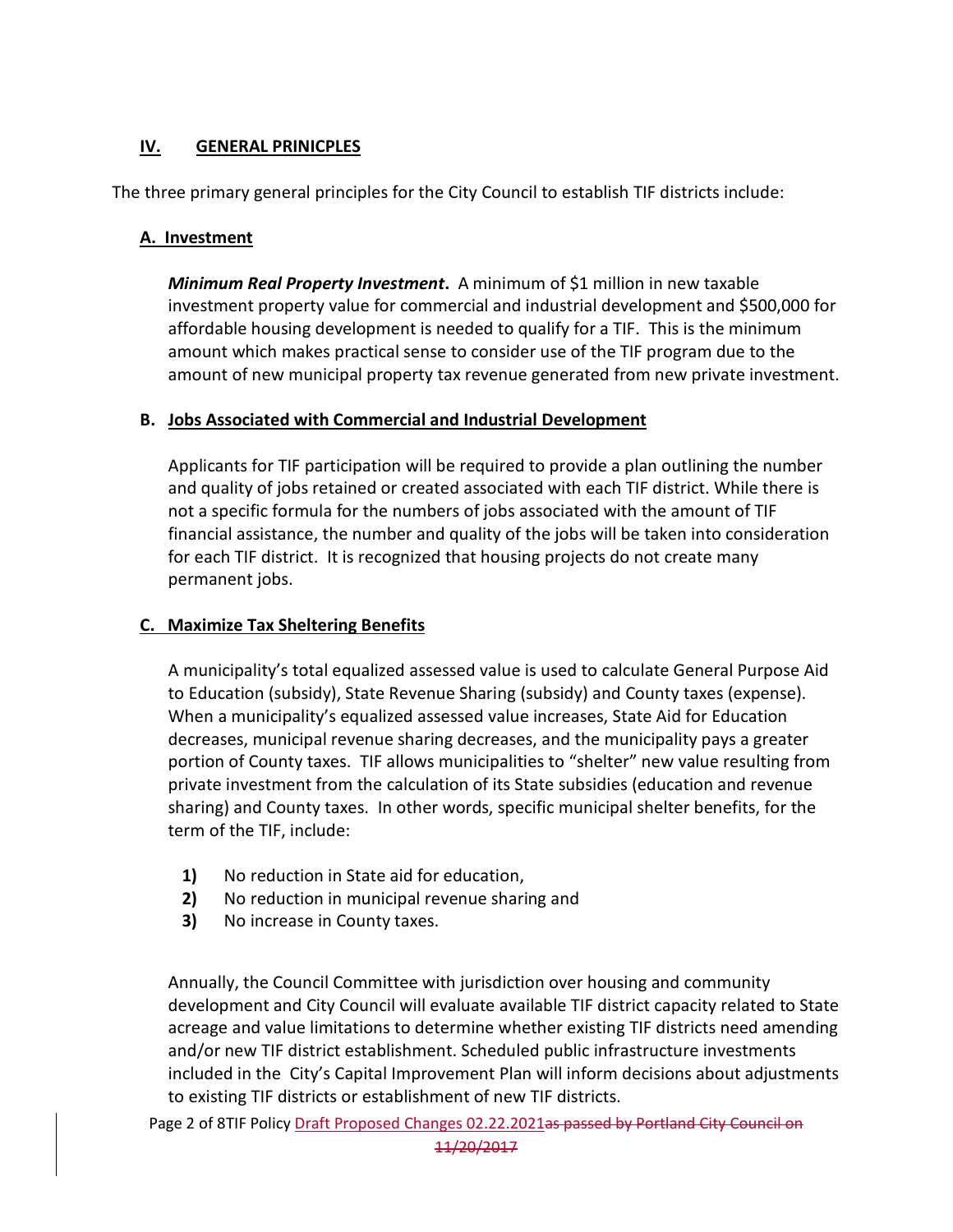## V. **APPROACH, POLICY, and TERM REQUIREMENTS**

Must meet or exceed the below requirements.

### **A. Approach**

There are three approaches to consider establishing TIF districts. They include:

## 1) *Municipal Economic Development Programs funded directly through a pay-asyou-go approach.*

Examples of municipal economic development programs include paying for economic development staff, annual funding to Creative Portland for city marketing/branding, and other TIF law allowable activities.

### *2) Area wide TIF districts financed by City Bond/Debt Issuance*

Issuance of municipal general obligation bonds or limited obligation bonds is a mechanism that may be used to fund a TIF district program. Allowable uses are spelled out in state TIF law. Generally, municipalities will issue debt to cover the cost of infrastructure investment.

# *3) Individual Site Specific TIF districts utilizing Credit Enhancement Agreements (CEAs)*

A CEA is a contract between a municipality and developer to assist an individual development project by using a percentage or all of the tax revenue generated by the investment to pay certain authorized project costs which could include site specific infrastructure or private individual project financing needs. Allowable project costs are spelled out in state TIF law.

#### **B. Policy for the Three Approaches**

## 1. **Policy for Municipal Economic Development Programs.**

Requires annual review and City Council financial appropriations.

#### **2. Policy for Area wide TIF District Locations (for City Bond/Debt Issuance)**

- a) Area wide TIF will be established for infrastructure investment which has applications beyond one individual project.
- b) City TIF emphasis will be placed upon the following general "Priority Revitalization Areas" to support commercial development, housing development, redevelopment, or to support buildings in need to redevelopment, address blight or historic preservation:

Page 3 of 8TIF Policy Draft Proposed Changes 02.22.2021as passed by Portland City Council on 11/20/2017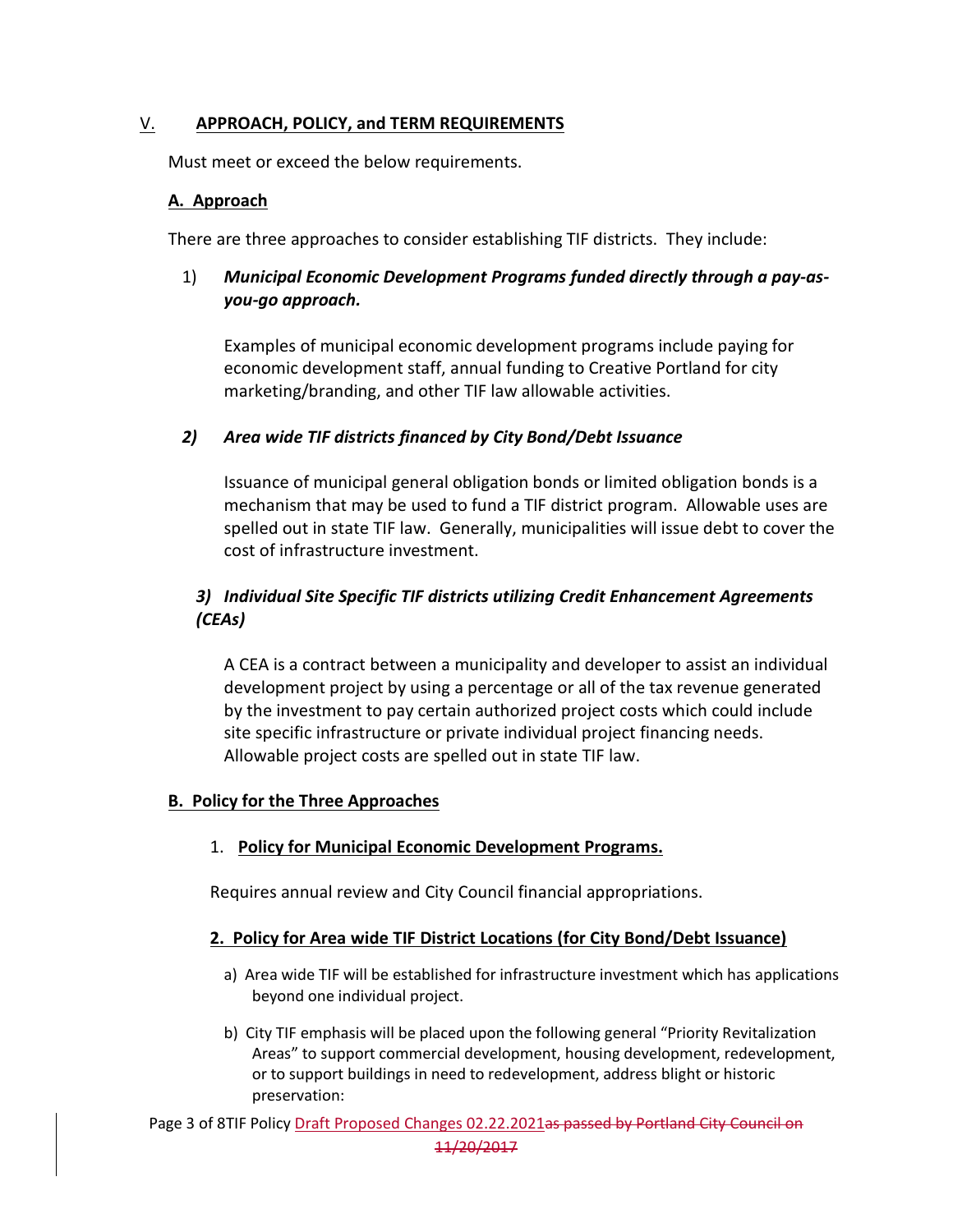- o Affordable housing projects off peninsula;
- o Riverside Street commercial and industrial zoned areas;
- o Forest Avenue corridor from I-295 to Woodfords Corner;
- o Washington Avenue corridor from Congress Street to I-295;
- o Portland Technology Park ;
- o Areas in which future significant wastewater and/or stormwater infrastructure investments are planned;
- o West Commercial Street vacant property;
- o Libbytown;
- o St. Johns Street Valley;
- o Other areas based upon scheduled public infrastructure investment included in the City's Capital Improvement Plan.

The above list of general priority revitalization areas serve as guides to establish specific boundaries for TIF districts at time of district establishment.

- c) Market Rate Housing. Market rate rental housing projects must be located in priority revitalization areas to stimulate housing investment for the purpose of attracting 24/7 pedestrian activity. Pursuant to State Law, TIF for condominium projects are not allowed.
- d) Affordable Housing*.* Affordable Housing TIF (AHTIF) may be designated on an area wide or site specific basis.

The relevant City Council Committee will complete an annual assessment of housing needs and priorities. This assessment will include a determination regarding designation of an area wide AHTIF. Site specific AHTIF requests submitted by developers will be considered on a case-bycase basis. Area wide or site specific AHTIF designations must address an identified community need.

State law requires that at least 25% of the district area must be suitable for residential use, development must be primarily residential, and at least 1/3 of the units must be for households at or below 120% of area median income which allows for individual mixed income projects or area wide affordable housing TIF districts.

Allowable uses of AHTIF revenues are defined by State law.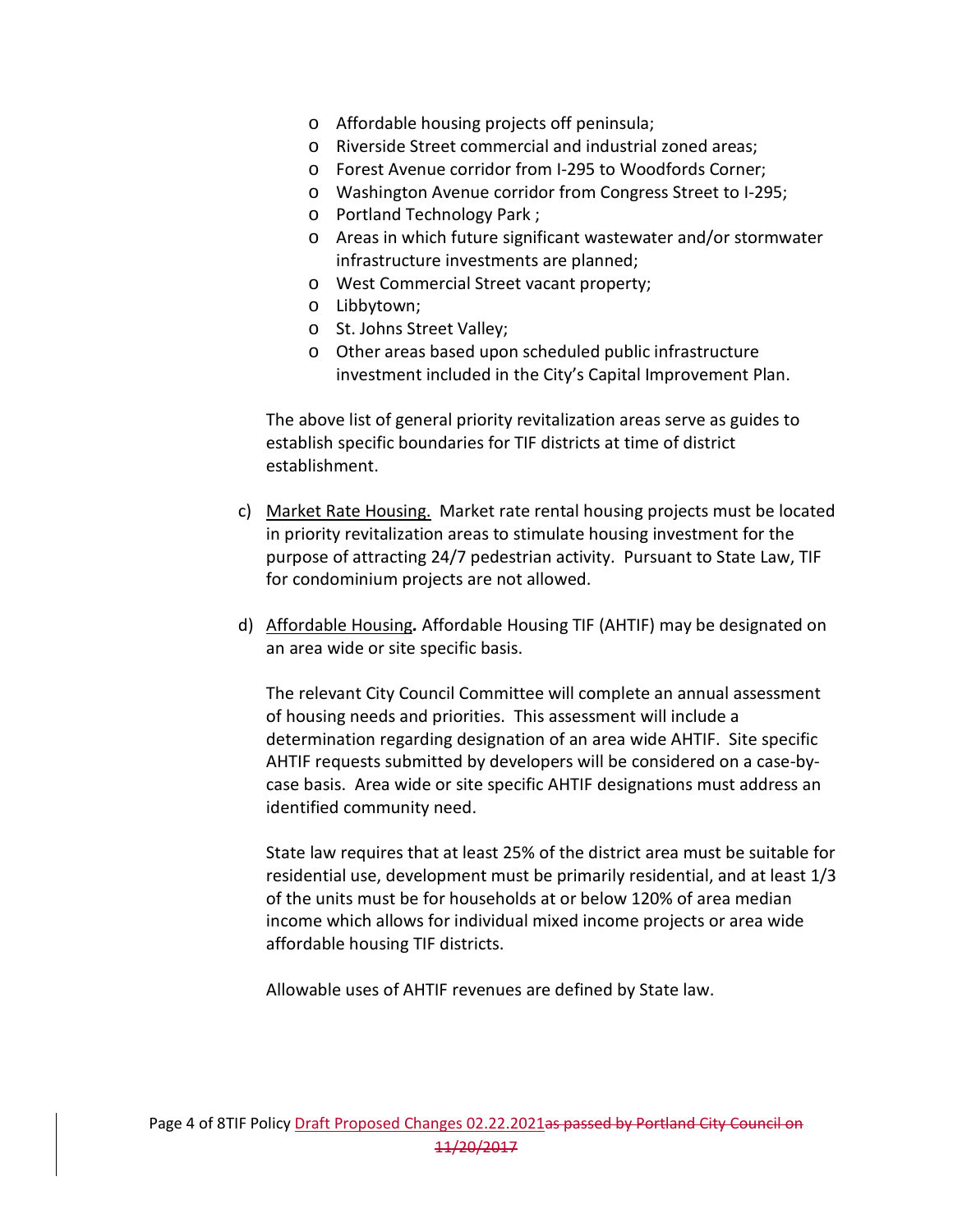- e) City preference is to invest in area wide public infrastructure TIF districts versus establishing individual private site specific TIF districts.
- f) Area wide TIF districts also should seek to maximize the benefit of downtown and transit oriented development (TOD) districts which are exempt from State TIF law for acreage and value limitations.
- g) Terms for area wide TIF districts will be considered for up to 100% of new tax revenue and upwards of thirty (30) years, the maximum allowed by State law, due to the long-term need to invest in neighborhood infrastructure.

**NOTE 1:** As of this Amended TIF Policy date, there are two existing area wide TIF Districts, i.e., Bayside and Waterfront TIF Districts.

**NOTE 2:** As of this Amended TIF Policy date, there also exists two Transit Oriented Development (TOD) District, namely the Thompson Point TOD TIF District and the Downtown TOD TIF District to support new or expanded transit services and improved transit connections between the Portland Transportation Center, Jetport and Downtown.

# **3. Policy for Individual Site Specific TIF Districts Utilizing Credit Enhancement Agreements (CEAs)**

- a) CEAs for individual site specific TIF districts will be considered for investment in infrastructure or project financing need and cannot be applied to any agreed upon public infrastructure improvements associated with a City Council approved conditional rezone agreement. Additional provisions related to CEAs include:
	- i) City Green Building Code

Compliance with the City's Green Building Code is required when TIF assistance is provided to individual private project CEAs.

ii) Affordable Housing

Affordable Housing TIF (AHTIF) may be designated on an area wide or site specific basis. Developments are encouraged to promote economic diversity.

The City Council Committee will complete an annual assessment of housing needs and priorities. This assessment will include a determination regarding designation of an area wide AHTIF. Site specific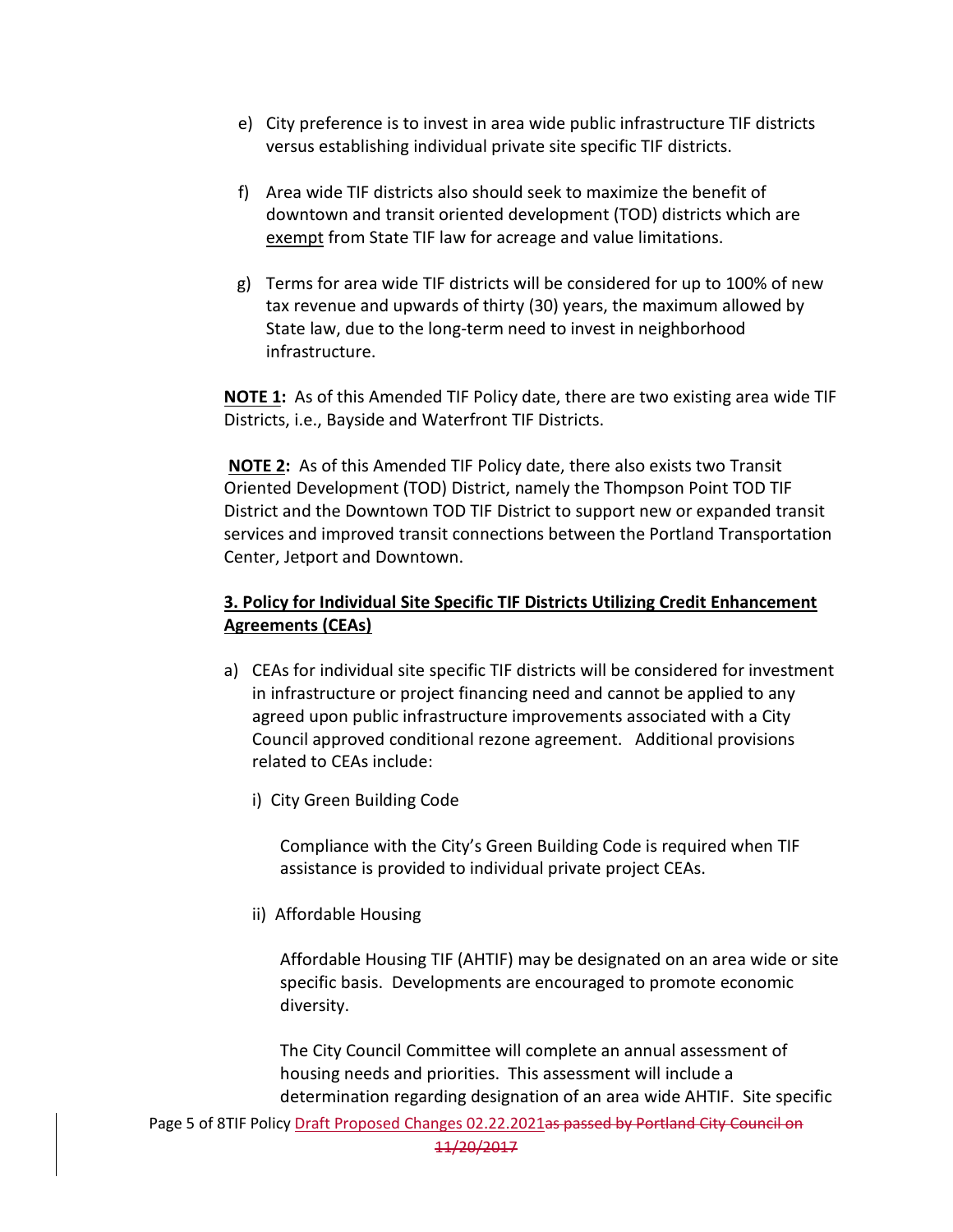AHTIF requests submitted by developers will be considered on a case-bycase basis. Area wide or site specific AHTIF designations must address an identified community need.

State law requires that at least 25% of the district area must be suitable for residential use, development must be primarily residential, and at least 1/3 of the units must be for households at or below 120% of area median income which allows for individual mixed income projects or area wide AHTIF districts.

Affordable means that the percentage of income a household is charged in rent and other housing expenses including utilities, or must pay in monthly mortgage payments (including real estate taxes, mortgage insurance, condominium/HOA fees, insurance and utilities), does not exceed 30% of a household's gross income, or other amount established in city regulations that does not vary significantly from this amount. These restrictions must remain in place for the full term of the AHTIF district.

Allowable uses of AHTIF revenues are defined by State law.

(iii) State Prevailing Wage Requirement

Any firms employed in the construction phase of a TIF-assisted project must compensate all employees the current wage rates and fringe benefits as required under applicable state prevailing wage law under 26 M.R.S.A. §1306, or Portland City Ordinance Ch. 33, §33-1 to 33-12, whichever is greater.

City staff shall provide to the relevant City Council Committee an annual update on:

- a) the impact of this prevailing wage requirements on CEAs;
- b) feasibility of construction firms to pay prevailing wages and benefits; and
- c) compliance with this section.

# (iv) Equal Employment Opportunities and Nondiscrimination

The developer and its contractors employed in the construction phase of a TIF-assisted project shall adhere to a policy of non-discrimination in all employment actions, practices, policies, procedures, phases, and conditions of employment. All employment-related decisions (including but not limited to hiring, discharge, transfers, promotions, discipline, training, job opportunities, and wage and salary levels) will be made without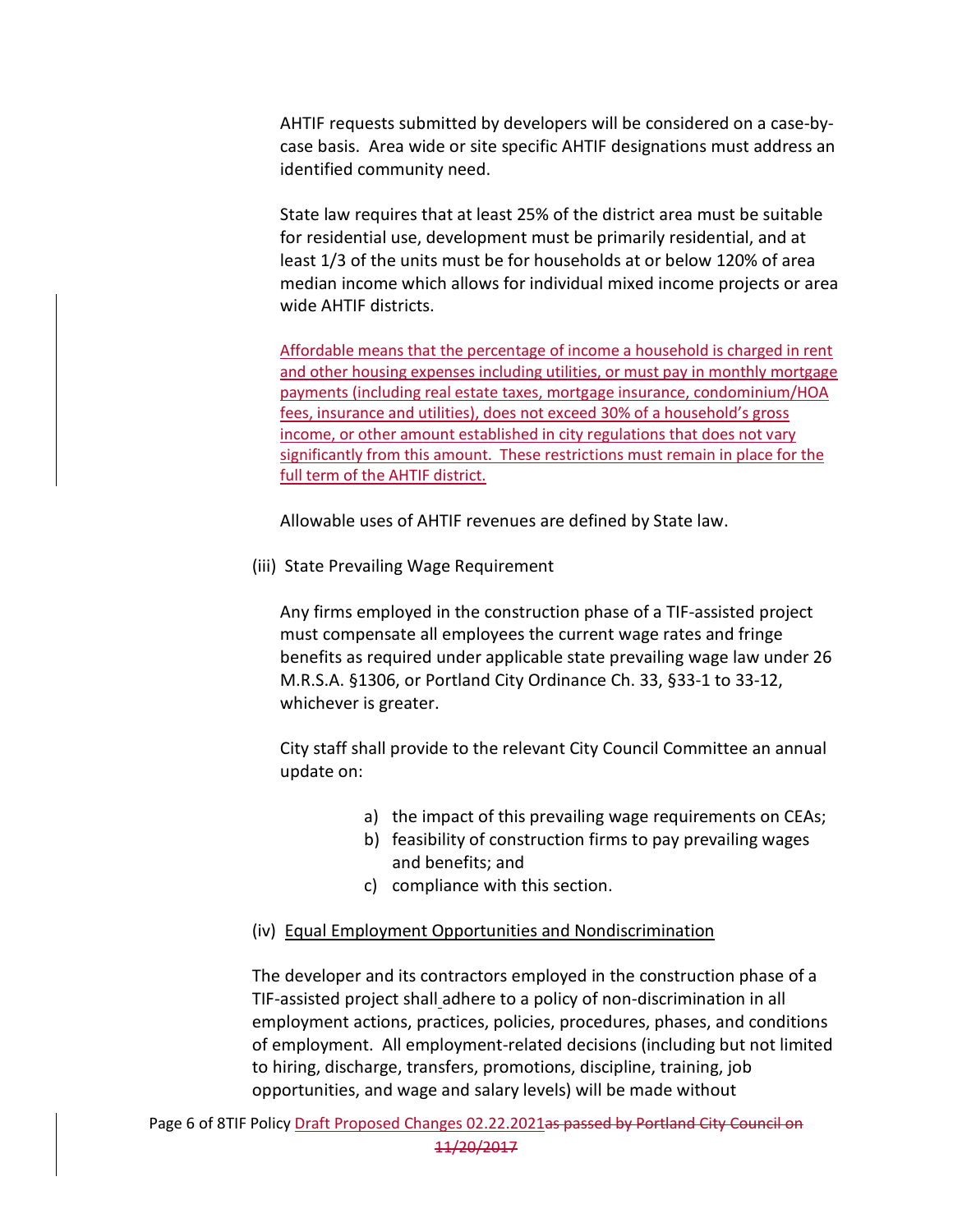discrimination based on an individual's race or color, religion, age, sex (including pregnancy), sexual orientation, gender identity or expression, ancestry or national origin, physical or mental disability, veteran status, genetic information, previous assertion of a claim or right under Maine's Workers' Compensation Act, previous actions taken protected under Maine's Whistleblowers' Protection Act, or any other protected group status as defined by applicable law. Provisions in applicable laws providing for bona fide occupational qualifications, business necessity, or age limitations will be adhered to by the developer and its contractors where appropriate. This policy shall not be construed to prohibit any employment action or policy which is required by federal law, rule or executive order.

- b) Applicants for CEA participation must demonstrate and pay the following:
	- i) Financial Necessity.

The applicant must demonstrate the City's participation is financially necessary in order for the project to proceed.

ii) Financial Capacity*.* 

The applicant must demonstrate financial capacity to support their project.

iii) Fees

A financial underwriting analysis will be conducted by a third party on all projects requesting CEA participation. Applicants for CEA assistance will be responsible for reimbursing the City for all project third party legal and financial underwriting costs*.*

## **C. Terms for CEA Projects**

1) Maximum Percentages.

A maximum average percentage of 65% for the entire term associated with individual project CEA's. Notwithstanding the previous sentence, the maximum average percentage for the entire term associated with individual project CEAs for affordable housing shall be 75%. For the purposes of this policy, the term affordable housing shall be defined as in "V. Approach, Policy, and Term Requirements" Section  $B(32)(ad)(ii)$  (Affordable Housing) of the Portland TIF Policy.

2) Maximum Number of Years.

Page 7 of 8TIF Policy Draft Proposed Changes 02.22.2021as passed by Portland City Council on